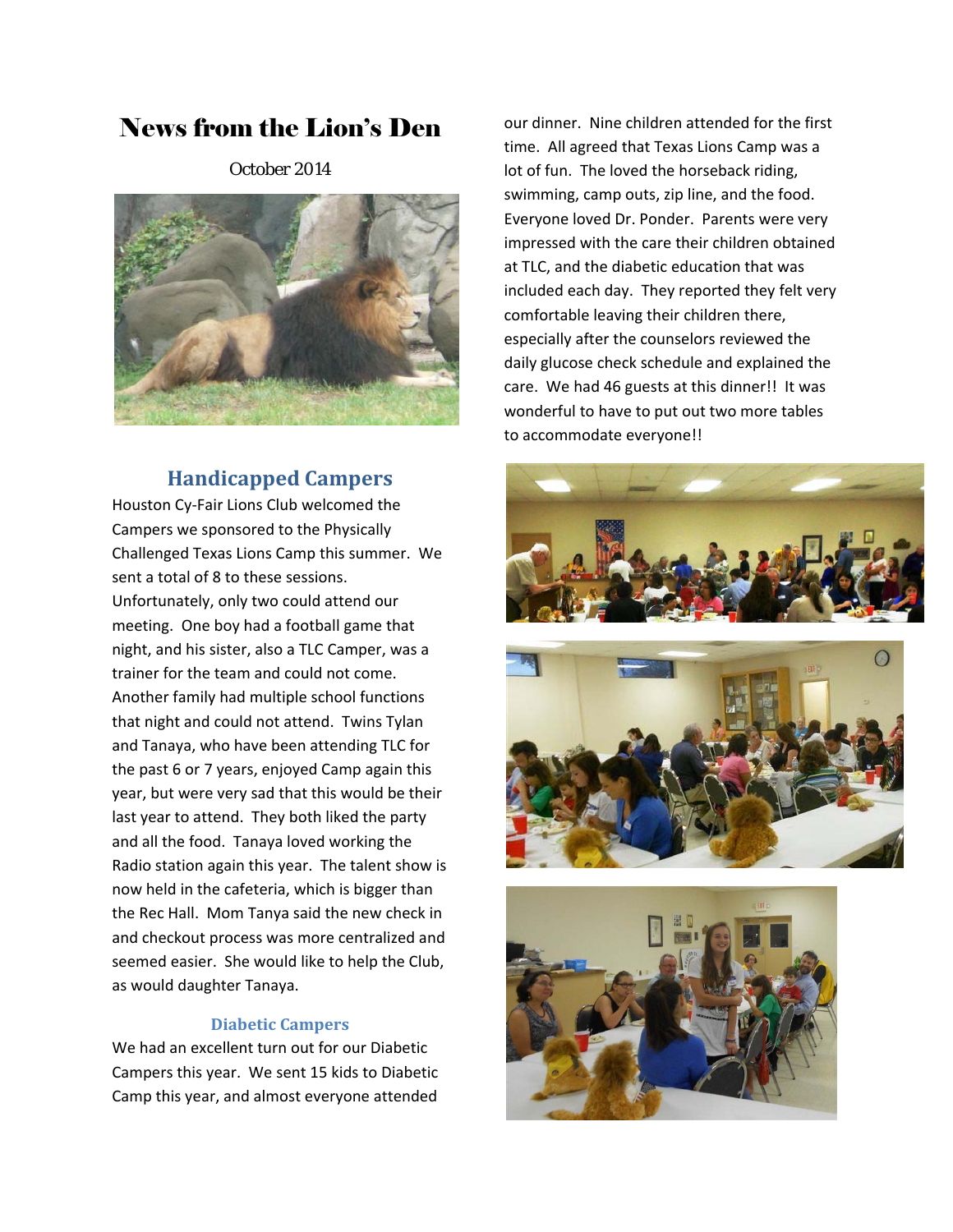









**Used Eyeglasses Collected**



Ever wonder what 1100 pairs of eyeglasses look like all boxed up? Lion Sandy collected nearly 1,100 pairs of eyeglasses, plus cases and lenses, on her rounds of about 60 different optometrists in the Cy‐Fair area.

## **Bob Dowden Dinner**

The Annual Bob Dowden Dinner, benefiting the Texas Lions Camp, will be held on Wed. Oct. 1 at The Grand Palace, 314A Pruitt Road, Spring, Texas 77380 281-367-3200 I-45 North and the Toll Road (Sawdust Rd exit) (Behind Papa's Ice House) Meal tickets are \$20.00. Once upon a time, a group of Lions, under the direction of Lion Bob Dowden, gathered for fellowship and a spirited wild game hunt. The dinner that followed became a tradition in District 2-S2. The tradition continues.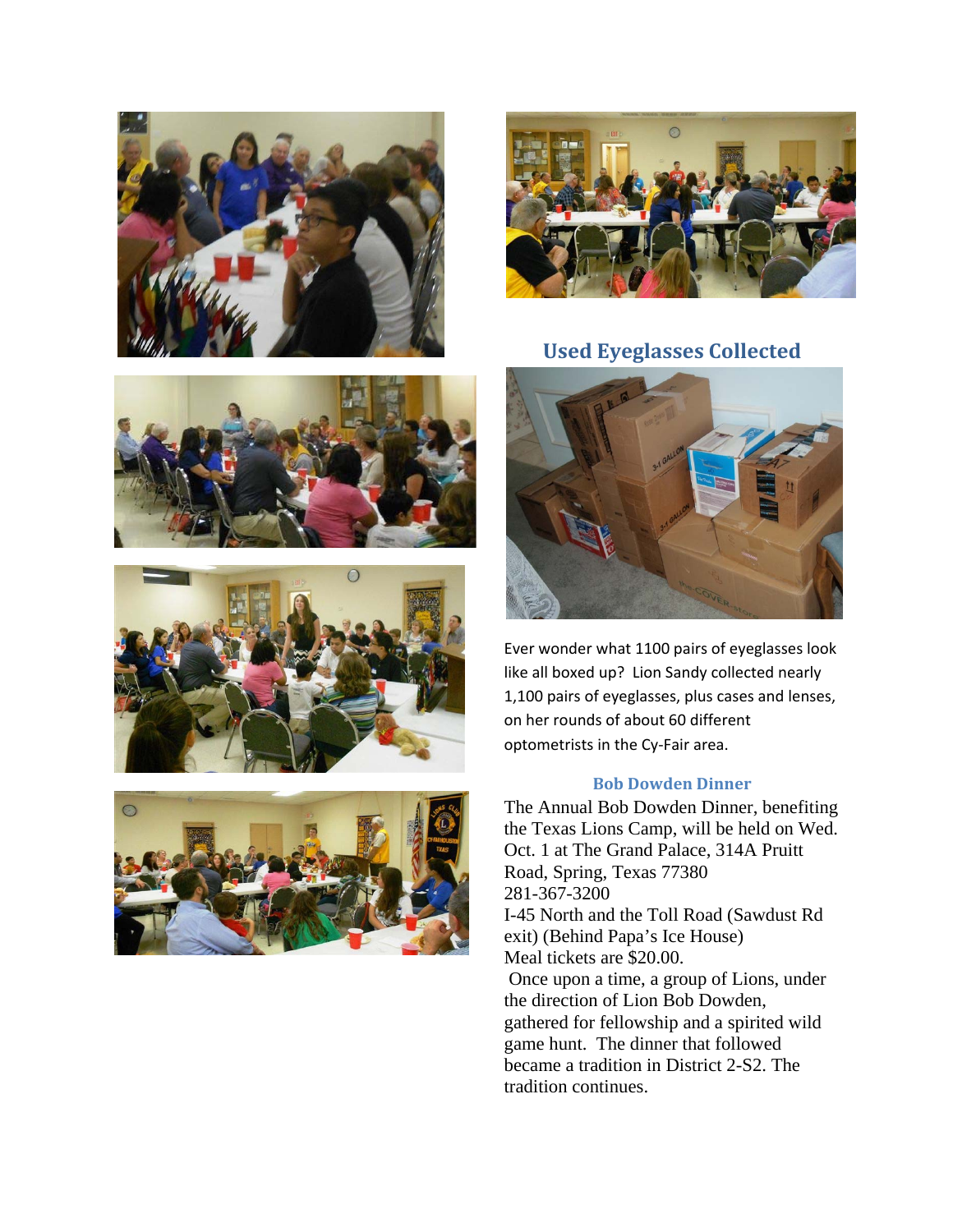Come join us and support our very own Texas Lions Camp! For more information, call your elected directors: Lion Scott Perry 936-672-9467 or Lion Wes Carr 713-703-9210

Each Lions Club has been asked to provide some item or items to be used at the silent or live auction. Please solicit donations from local businesses or provide an item for auction. The more we provide, the more it benefits the Texas Lions Camp. We will also need desserts to be sold. We hope to see everyone there for a wonderful time. Trish Wilson, Program Director of the Texas Lions Camp will be the featured speaker, and we will also hear from a Camper and a Counselor. Bring your check book and purchase some unique items to benefit the Camp.

## **Biking for Sight Bike Ride**



The 15<sup>th</sup> Annual Biking for Sight Bike Ride hosted by the Houston Cy‐Fair Lions Club will occur at the Montgomery High School Athletic Complex on Hwy. 105 just west of Montgomery, TX on Sunday Oct. 5. This is one of our major fund raisers for our various charities. Routes of 25, 40, 62 and 100 miles will be available. All routes will have signage and have rest stops every 10‐12 miles. We will need LOTS of help for the day of the ride. We will need persons to drive around the routes to pick up riders with

mechanical problems or fatigue, persons to place signs before the start of the ride, persons to man the registration table from 6AM to about 8:30AM, and people to help load and unload supplies into vehicles for transportation to and from the ride start. PLEASE BE AVAILABLE FOR THIS ONE DAY LABOR INTENSIVE PROJECT. BRING FAMILY MEMBERS OR FRIENDS TO ASSIST. WE WILL FIND A JOB FOR EVERYONE. Thanks.

#### **Vandalism at our Park**

Two males cut the fence between Field 4 and the County Lake on the early morning of Sept. 5. They attempted to break into our building and into the air conditioner fence. Luckily, our surveillance system captured them on video, which has been turned over to the police. Luckily, they did not get into our building.

#### *Tree Killings*

After noticing several of our trees near Gessner had died, it was discovered that the State sent someone to the County Bane Park to kill all non native trees. The agent mistakenly sprayed trees on Lions property. He has admitted his error, will take down the dead trees, grind out the stumps, and replant with new trees.

## **Concession Workers**

Regular fall baseball is scheduled to start very soon. We have the concession stand opened during regular games and tournaments. Games during regular season are played on Mondays, Tuesdays, Wednesdays, Thursdays, and sometimes on Saturday. We also have a double header Sunday league currently in progress. Thus, the concession stand needs to be open almost every day. We need workers. If you are not currently scheduled to work a regular shift weekly, please contact Lion Littlejohn at 832‐ 326‐5249 or President Paul at 281‐704‐6742 to